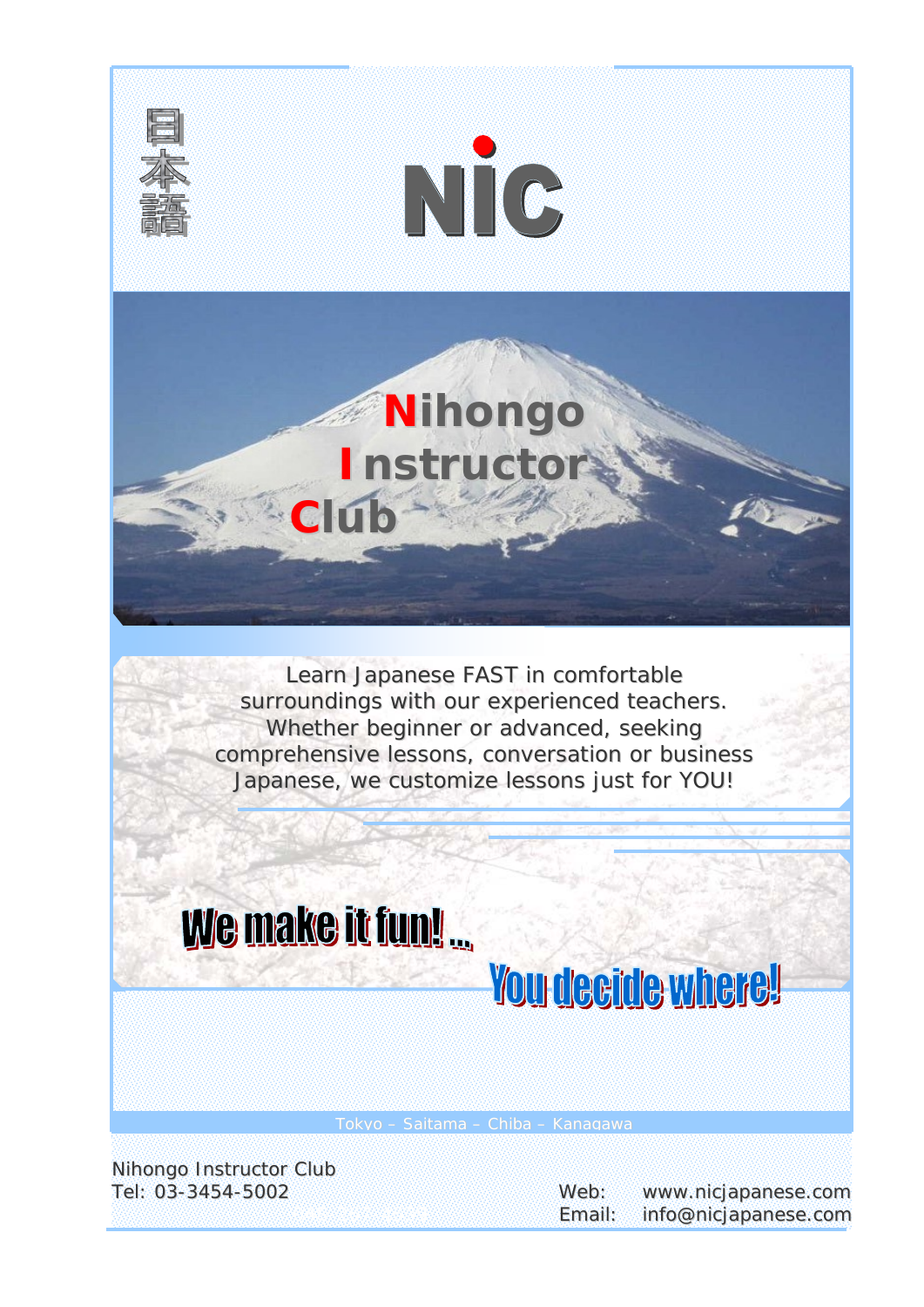### **Contents**

| About NIC - What makes NIC so effective <b>contract and the Contract About NIC</b> - What makes NIC so effective |      |
|------------------------------------------------------------------------------------------------------------------|------|
| Beginner Courses - Customized courses <b>Exercise Courses</b> 3                                                  |      |
|                                                                                                                  |      |
|                                                                                                                  | $-5$ |
|                                                                                                                  |      |
|                                                                                                                  |      |
|                                                                                                                  |      |





Nihongo Instructor Club Web: www.nicjapanese.com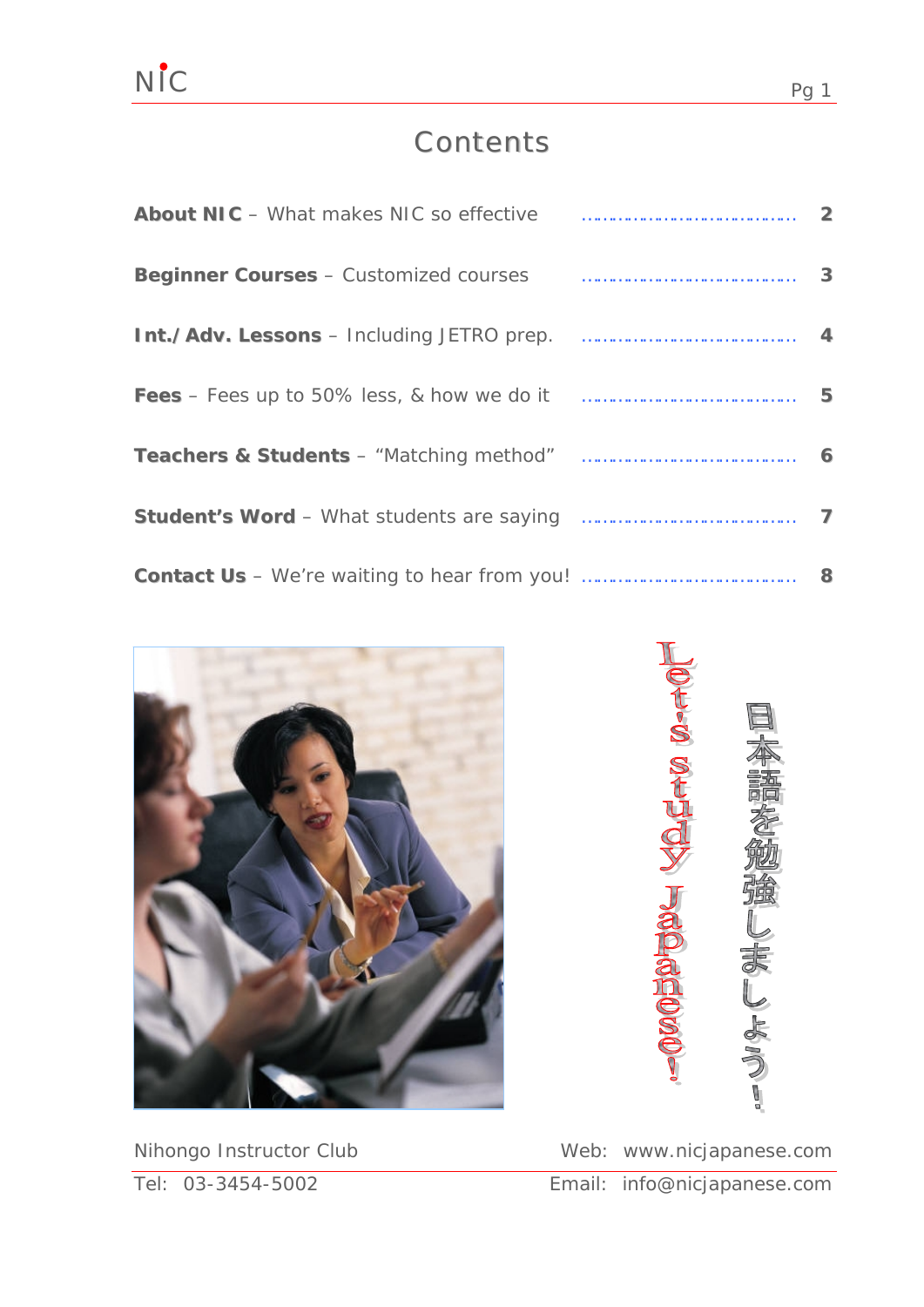### Ab bout NIC

**Nihongo Instructor Club (**NIC**)** is an organization of professional Japanese teachers with extensive teaching experience and qualifications, serving the Tokyo, Saitama, Chiba and Kanagawa areas. NIC teachers travel to you to hold lessons in comfortable surroundings at a place and time of *Your Choosing*. Lessons are private (one-on-one) or can be small group lessons of 2 to 5 people.

#### What makes **NIC** so effective and different from the rest?

- ¾ Our teachers *Come to You* at your home, office or any place of your choosing in the areas we serve
- ¾ Our fees are up to *Half* of other schools
- ¾ Our teachers use proven *Visual Memory* teaching methods
- ¾ Our teachers are all *Bilingual* ensuring clear English explanations and effective beginner level courses
- ¾ Our language lessons are *Customized* for you and your individual goals
- ¾ Our lessons are *Fun* so you enjoy learning!

NIC Japanese language school uses special visual teaching methods for beginners to guarantee fast improvement of your Japanese speaking skills. Our teachers understand that each student learns differently, and **NIC** 

has extensive experience teaching all ages, levels and cultural backgrounds. A teacher will be *"Matched"* to you and remain your teacher throughout your studies so continuity is guaranteed!

NIC presents lessons that are *Fun and Easy* to understand for all levels of skill. We want to help you not only learn Japanese, but also gain an understanding of Japanese people and



culture. NIC teachers are able to teach cultural aspects of Japan and answer any questions you may have. We want you to enjoy your time in Japan!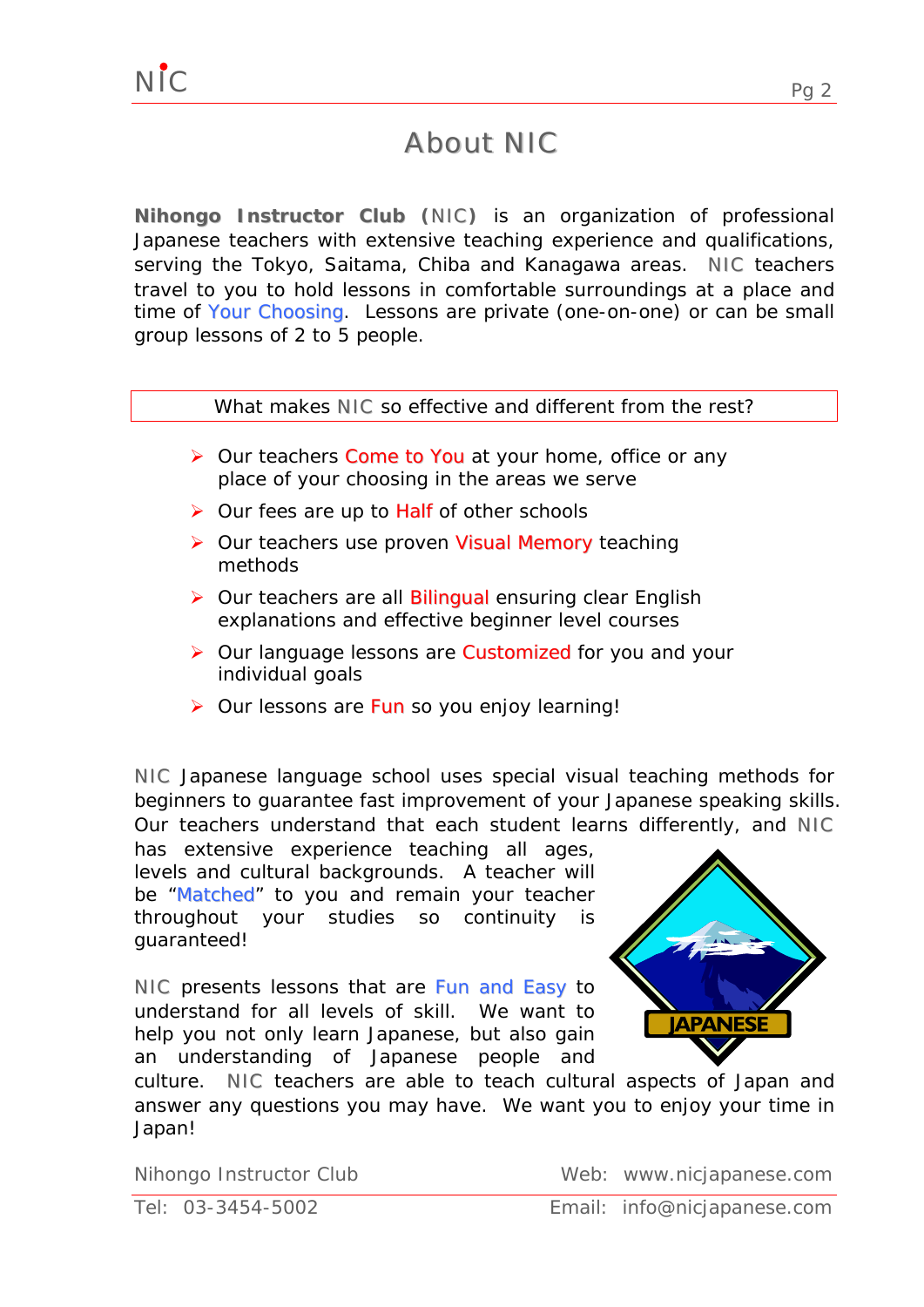### Beginner Courses

NIC teaches its beginner courses using the "*Japanese for Busy People*" teaching methodology and highly acclaimed texts. The Japanese for Busy People teaching system is designed to teach students the most important, as well as "proper", Japanese for communication in the least amount of time.

#### **1) Level 1: Japanese for Busy People I**

60 Hours - (Book 1) 30 Chapters, 700 Vocabulary

Topics revolve around real life situations. Students will be able to go shopping by themselves, place an order at a restaurant, pay a visit, travel and make a reservation without relying on others for help. Words and phrases necessary for daily life will be taught. Students will be able to read and write Hiragana and Katakana.

#### **2) Level 2: Japanese for Busy People II**

#### 120 Hours - (Book 2) 20 Chapters, 240 Kanji

Complex sentences will be introduced. Students will be able to speak to others and be able to understand what is said to them. Students will be able to say what they are thinking or feeling. During the second half of Book 2, students will suddenly find themselves making fast progress in spoken Japanese. Kanji will also be introduced.

#### **3) Level 3: Japanese for Busy People III**

#### 120 Hours - (Book 3) 20 Chapters

Students will be able to use natural Japanese, and be able to say what they want with feeling. The ability of the student to put what they have learned into practice will improve. Students will also be able to use honorific language appropriately. *(Completion of Book 3 should enable students to pass Japanese Proficiency Test Level 3.)*

#### **Basic Japanese Conversation**

10 One Hour Lessons -|OR|- 20 One Hour Lessons

An introduction to the basics such as: greetings, shopping, traveling, visiting the hospital, eating out, etc. Students will be able to make use of what they learn in their daily life straight away.

### All beginner courses are customized to match your goals!

Nihongo Instructor Club Web: www.nicjapanese.com





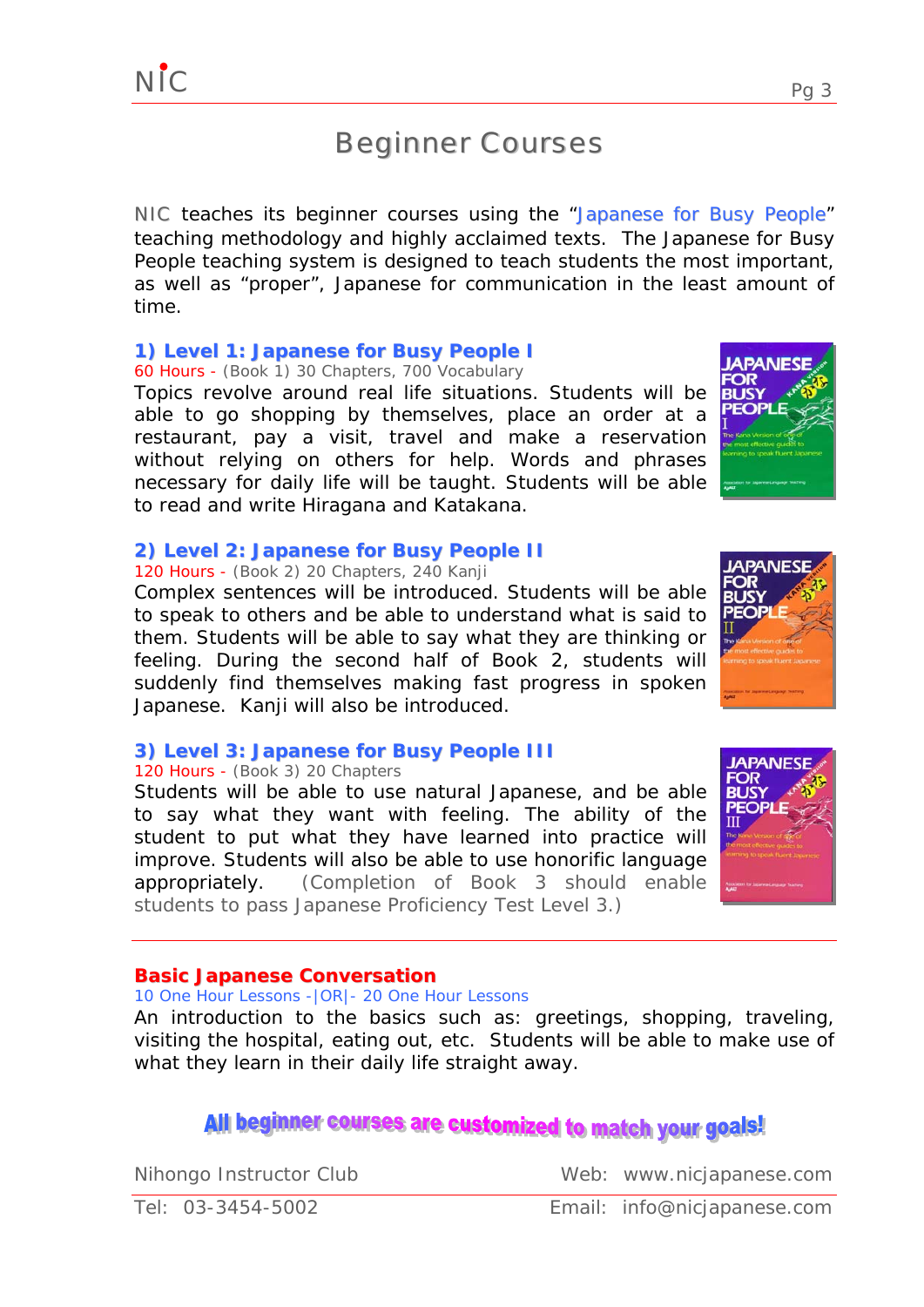### Intermediate / Advanced Lessons

NIC intermediate and advanced Japanese language courses are carefully designed and tailored to meet the needs of each individual student. Each course will be constructed with goal agreement between the

student and teacher, with overall objective being progress towards "*Native Speaking*".

#### **1) Conversation Courses – Int. & Advanced**

Courses focus on further advancing the student's Japanese communication ability through listening and speaking. Vocabulary will be expanded and "native speaking" will be emphasized.

#### **2) Business Japanese**

Course is designed especially for business people who want to focus on vocabulary and phrases necessary to function smoothly in a Japanese working environment. The aim is to improve overall communication ability in the Japanese business world. Business customs and etiquette are also taught in detail.

**\* Kanji character study**, reading and writing, can be included in the courses at any level depending on student desire.

### All Int/Adv courses are tailored to meet your objectives!

#### **JETRO Test Preparatory Course**

The JETRO Business Japanese Proficiency Test is designed to objectively evaluate the proficiency of non-native speakers in using the Japanese language for business communication (Levels 1, 2 & 3). NIC offers a three month preparatory course leading up to the annual September test.

#### **Japanese Proficiency Test Preparatory Course**

The Japanese Language Proficiency Test is designed to evaluate and certify the general language proficiency of non-native speakers of Japanese (Levels 1, 2, 3 & 4). NIC offers a preparatory course aimed at ensuring the student passes the annual December test.

Nihongo Instructor Club Web: www.nicjapanese.com

感解·文法

Tel: 03-3454-5002 Email: info@nicjapanese.com



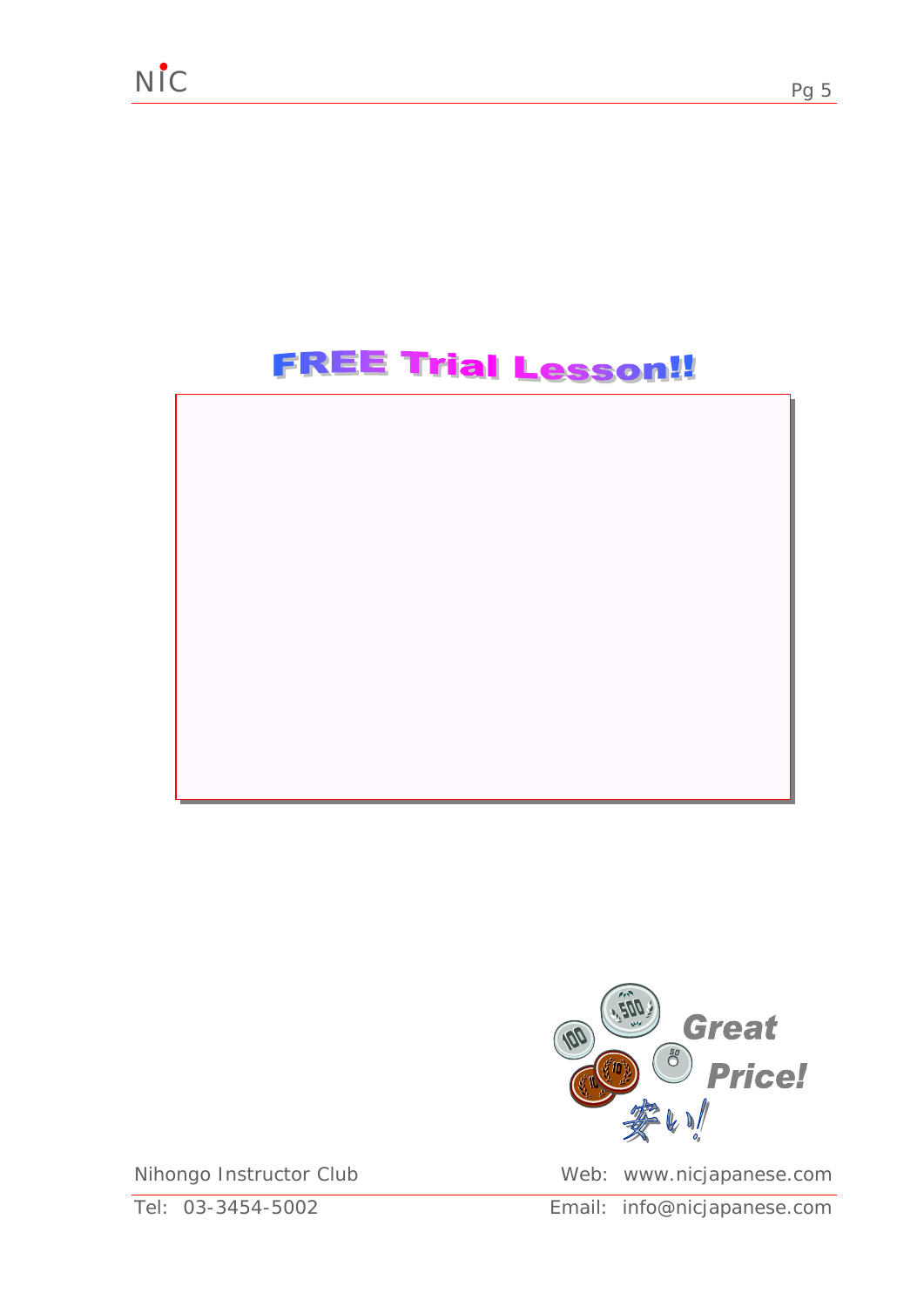### Teachers & Students

NIC teachers have a wide breadth of teaching experience with large companies, small companies, businessmen, full-time students, part-time enthusiasts and more in numerous countries worldwide. All of our teachers speak English and lessons in other native languages, such as French, German, Chinese, Korean, Spanish, Italian, Portuguese, Russian,

and more, can be provided on request. One of our teachers will be "Matched" to you based on personality, goals, skill level and country of origin, and will remain your teacher throughout your studies so continuity is guaranteed!



- ¾ All teachers are *Certified* to teach using the Japanese for Busy People method
- ¾ All teachers have a *Minimum of 8 Years* experience teaching Japanese in more than 36 countries
- ¾ All teachers are *Bilingual,* speaking English for effective beginner level courses and clear explanations
- ¾ All teachers use *Visual Memory* teaching methods that speed the learning process and aid in memory retention
- ¾ All teachers *Care* about your progress and about making classes fun so you'll enjoy learning

#### **Visual Memory Learning**

NIC teachers use a proven teaching method relying on *"visual memory"* to help you learn faster and remember more. Our lessons will use everything from props, photos, menus, puzzles, games to even toys! Sound silly?... Well, it works! AND IT'S FUN!! The goal is to enjoy what you learn and remember it.

#### **Lessons at YOUR Pace**

All courses and lessons are customized to suit the goals and capabilities of each student. All of our teachers at NIC understand very well that different students learn at different paces and often in different ways! Through teacher-student *"matching"* your instructor will get to know *YOU* and keep you on a successful course.

Nihongo Instructor Club Web: www.nicjapanese.com

#### Tel: 03-3454-5002 Email: info@nicjapanese.com







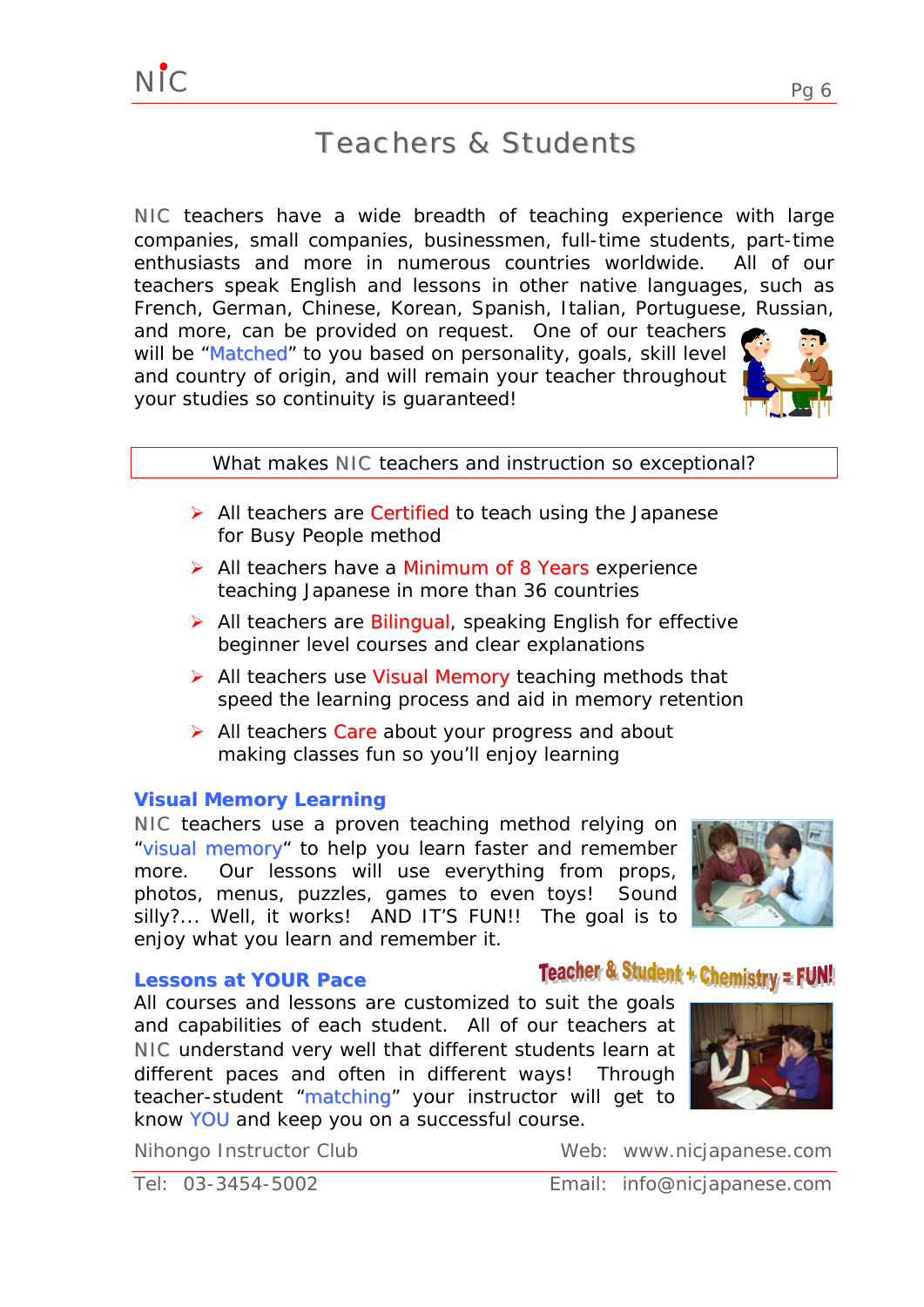## Student's Word

NIC offers fun and truly effective Japanese language lessons at fees up to *"HALF"* that of other language schools. But don't take our word for it… Read below what students are saving about their experience with **NIC**.

**Here's just a sample of what our students are saying:**

**Lara Martin (English teacher, age 36)**



NIC

I came from England to live in Japan with my husband 9 years ago. I didn't really know what my level was because during my 9 years here I had picked up various Japanese words and phrases, but had never studied formally for any length of time. Anyway, I underwent a level check with **NIC**. It turned out I was a mixture of levels, so they designed a [course](http://www.cablenet.ne.jp/%7Enic-chat/courses.html) to suit my

needs exactly! And the lessons are great. I learn so much every time. **I REALLY RECOMMEND NIC!** 

### **Ron Ellerson (Businessman, age 29)**

My company in America sent me to work in Japan. My company had a contract with a company that provides Japanese teachers, so I started studying with them. But the teachers taught totally in Japanese, without using any English, and I couldn't understand at all. And every time I had

a different teacher. After about ten classes I couldn't stand it anymore, and I contacted **NIC**. I have been very happy with all my **[NIC](http://www.cablenet.ne.jp/%7Enic-chat/courses.html)** [lessons](http://www.cablenet.ne.jp/%7Enic-chat/courses.html). The preparation my **NIC** [teacher](http://www.cablenet.ne.jp/%7Enic-chat/teachers.html) puts into her lessons is incredible. She makes kanji cards and uses various pictures to help me understand. I am sure she must spend more time in preparation than she does in teaching me.



### **MY TWO HOUR LESSON IS ALWAYS SO MUCH FUN!**

**Craig Frahm (Businessman, age 35)**



I moved to Japan as a business expatriate accompanied by my wife, who is Japanese. I brought with me a strong desire to learn Japan's culture and language. I discovered there are hundreds of "recognized" Japanese language schools and sadly attended 3 different schools before finally discovering **NIC**. The other schools, all well-known, kept changing teachers on me,

could not provide adequate English explanations and simply made learning Japanese feel like a second job. When I found **NIC** I could not believe how much cheaper their private classes were and how much fun I was having each lesson! My teacher is fantastic and my Japanese has dramatically improved. I've been with **NIC** for a year and a half now and **THANKS TO NIC, THERE IS NO NEED TO EVER LOOK ELSEWHERE!**

Nihongo Instructor Club Web: www.nicjapanese.com